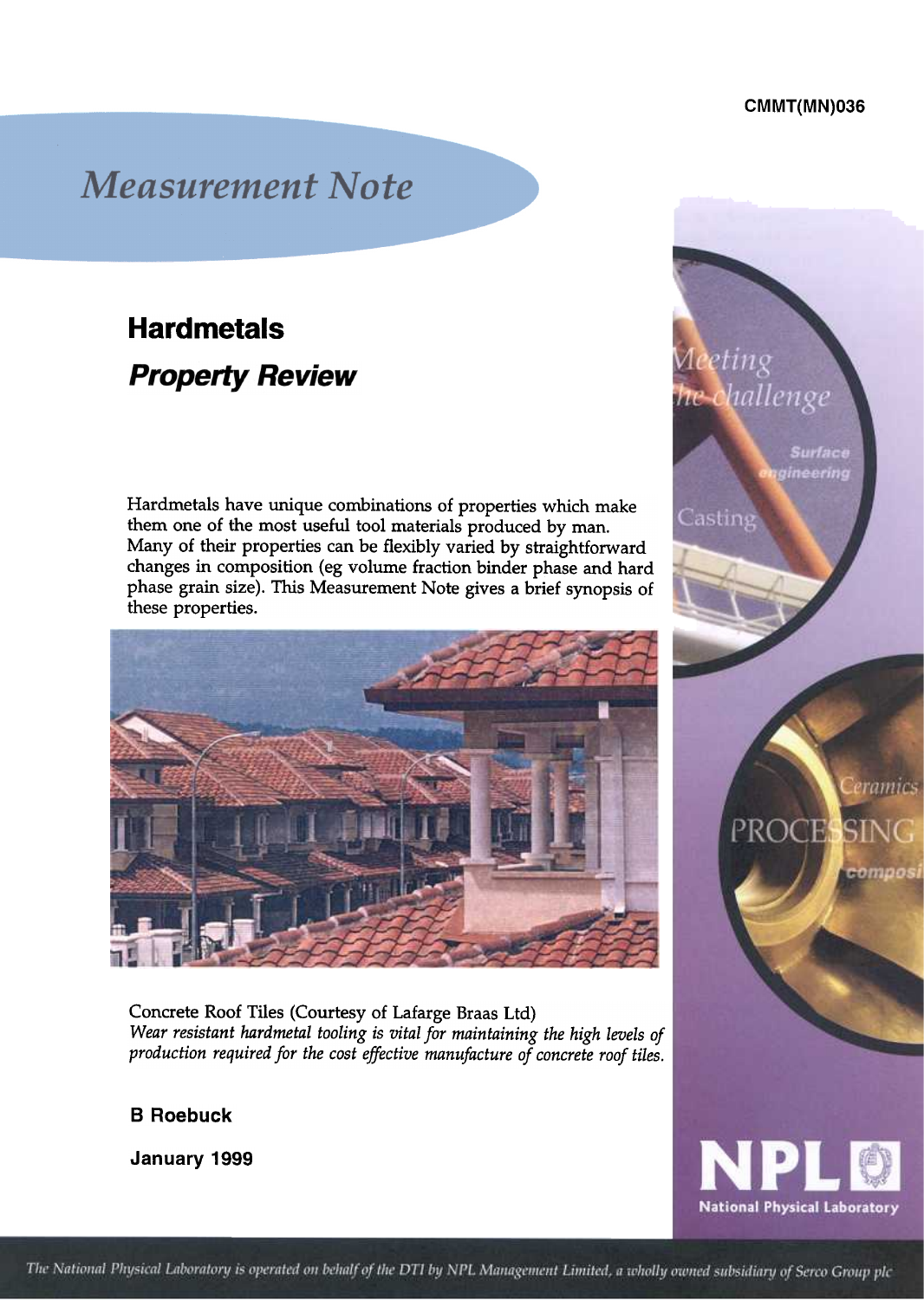## HARDMETALS Property Review

#### COMPRESSIVE STRENGTH . LOW TEMPERATURES

Compressive strength values of 4-8  $\text{kN mm}^2$  make them the strongest material available, witness their use in diamond manufacture as anvils and in hot rolls for metallic materials.

Less than compressive strength, typically 2-3 kN mm<sup>-2</sup>, but still much stronger than most other materials. Processing route is very important. HIPping or SINTERHIP required for highest values of strength.

#### **HARDNESS**

Can be varied between 1000-2000 HV by changing cobalt content and WC grain size. Like many other properties of hardmetal there is the flexibility to design specific hardness values by changing composition. As hard at the higher end as most ceramic materials yet much tougher.

#### **TOUGHNESS**

Difficult to measure quantitively as there is no agreed standard. Typical values of plane strain fracture toughness lie in the range  $7-25$  MNm<sup>-3/2</sup>. These values are much higher than for similar hard materials like ceramics which have toughnesses of  $2-8$  MNm<sup>-3/2</sup>.

FATIGUE STRENGTH  $4-5$  Mg m<sup>-3</sup>.

Few data available to judge properties but likely to be very good as this property usually correlates with strength.

HIGH TEMPERATURE STRENGTH it is a disadvantage.

Excellent, although decreases steadily • SURFACE FINISH with increasing temperature. Sensitive to choice of hard phase. Cubic carbide additions such as (Ta, Nb)C and (Ta, Ti)C increase strength significantly.

Hardmetals retain a good combination of properties at temperatures down to as low as that of liquid nitrogen. Hardness increases by about 20-30% with a concomitant decrease in toughness.

• TENSILE STRENGTH . IMPACT STRENGTH

Not well understood, probably related to tensile strength and fracture toughness. No standard test method available.

• ABRASION RESISTANCE

In severe abrasion environments it is the most wear resistant material available. This is because it has a unique combination of strength, hardness and toughness compared with other hard materials.

• STIFFNESS

It is one of the stiffest materials known, after diamond, with a Young's modulus about three times that of steel and six times that of aluminium.

.DENSITY

Hardmetals are very dense if they contain significant amounts of WC, upto 15 Mg  $m<sup>-3</sup>$  is possible. Lower densities can be tailored by using higher Co contents or cubic carbides and carbonitrides for the hard phase, down to

The high density endows hardmetal with a very satisfying feel when handling products but if specific properties (ie properties per unit weight) are required

Hardmetal can take a superb mirror finish, a consequence of its defect-free fine-scale structure. It has a deep grey lustre which is particularly attractive.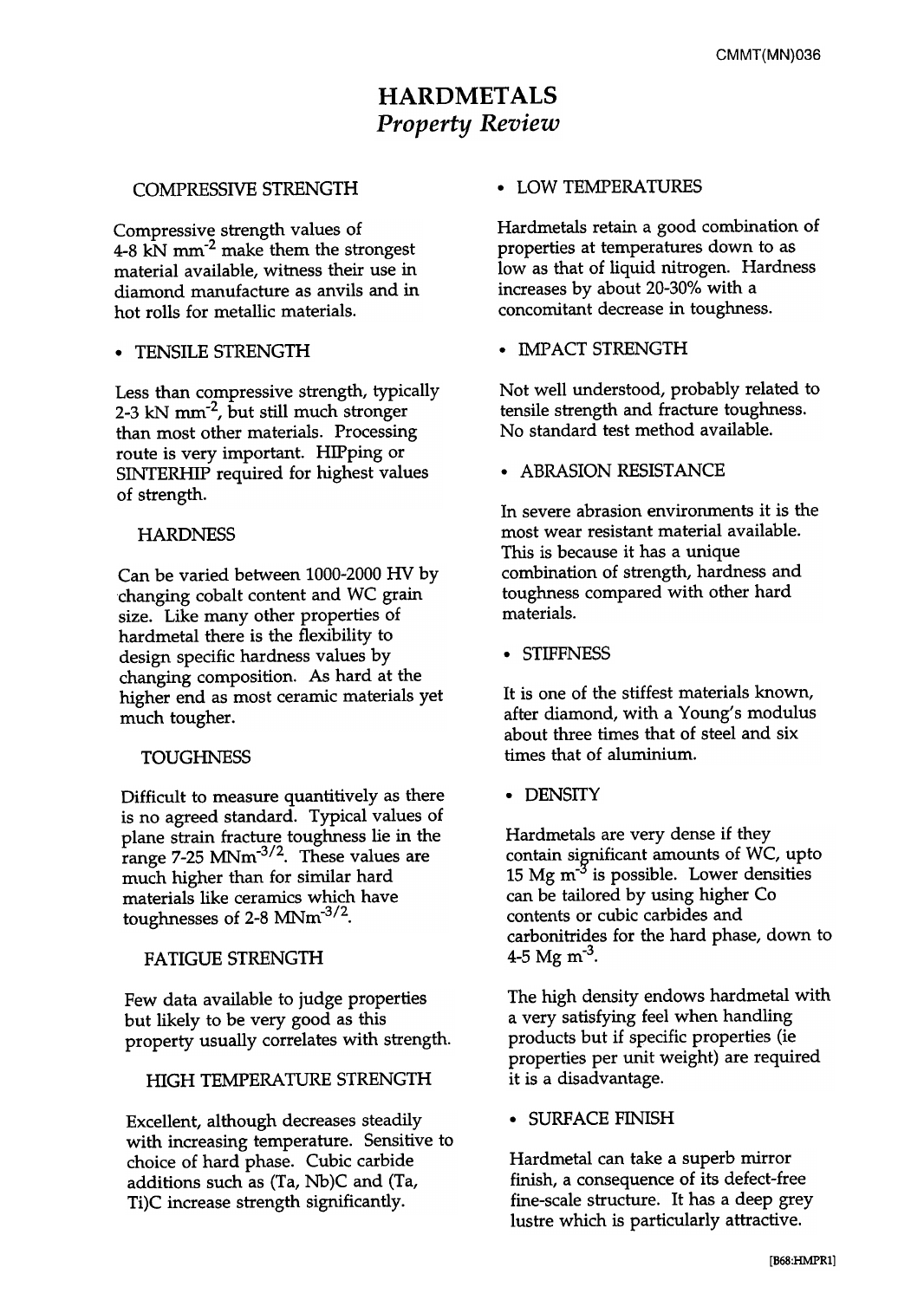### COEFFICIENT OF FRICTION . CORROSION RESISTANCE

Hardmetals have a relatively low coefficient of friction, about 0.2, in unlubricated tests in contact with steel, as compared with typical steel against steel values of about 0.4. There is little systematic data of the effects of surface roughness, composition variations and temperature effects.

### COATINGS • IOINING

Hardmetals easily take a variety of coatings, eg electroless, electroplate, vapour or spray deposited. Both wear resistance and cosmetic coatings of many types are cheap and effective.

#### .SHAPE

Because hardmetals are manufactured by a powder metallurgy route there are few restrictions on shape and mass production technologies are possible. However, post-manufacture shape changes can be expensive if extensive diamond grinding is required.

• DIMENSIONAL STABILITY

Their use as high quality slip gauges indicates exceptional dimensional stability, provided grinding stresses are stress-relieved. The microstructures are inherently stable since they are formed by an equilibrium process at very high temperatures and are cooled to room temperature relatively slowly.

.EDGE RETENTION AND SHARPNESS

The fine scale of the microstructure and the high strength of the hardmetal enables very sharp edges and corners to be manufactured which have myriad uses in cutting and shaping processes (paper, wood and glass, for example).

Corrosion resistance in non-acids is excellent for all hardmetals. However, if a cobalt binder phase is used they can be prone to dissolution in even mildly acidic environments. This can be mitigated by using Ni-base or alloy binder-phases which are inherently corrosion resistant.

Brazing is relatively straightforward as hardmetals are readily wetted if clean, but care has to be taken to minimise thermal residual stresses because the thermal expansion coefficient is quite low, about half that of high speed steel. Welding is not possible but adhesives can be used in some circumstances if care is taken with surface preparation.

.THERMAL EXPANSION AND **CONDUCTIVITY** 

The thermal conductivity of standard WC/Co hardmetals is about twice as high as that of high speed steel. Both conductivity and expansion can be tailored by changing the volume fraction of binder-phase and type of carbide/ carbonitride hard phase.

.ELECTRICAL AND MAGNETIC PROPERTIES

Hardmetals usually have transition metal binder phases and consequently are slightly ferromagnetic, with coercive force values between 5-30 kA  $m^{-1}$ , depending on the binder-phase content. Non magnetic hardmetals can be made using Ni or alloy binder-phases as an alternative to the more usual cobalt. Electrical conductivity is good with values of resistivity in the range 15-20 n $\Omega$ m. Higher values of upto 100 n $\Omega$ m can be produced if cubic carbides such as TiC substitute for the WC.